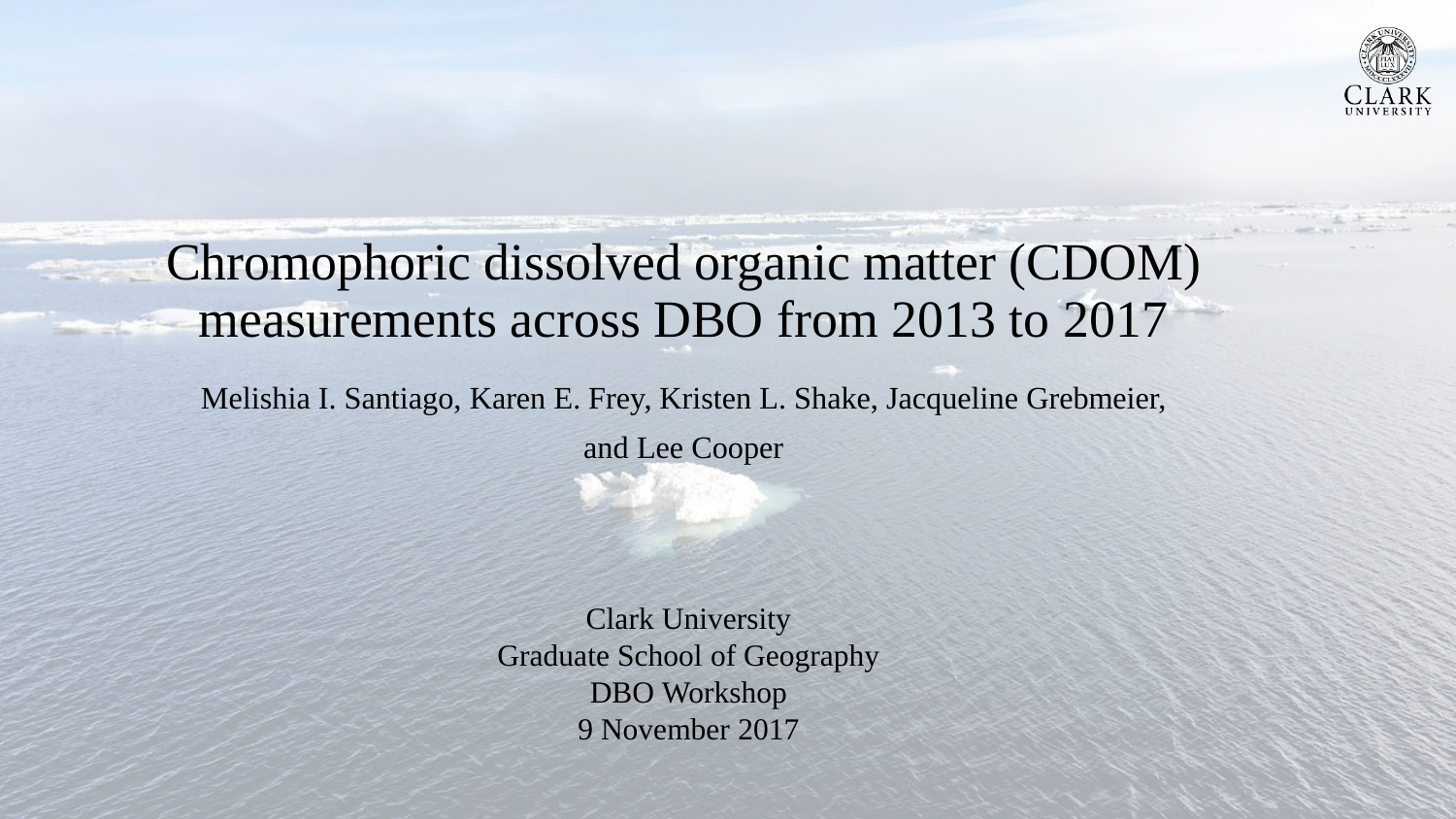

*CDOM sources can be allochthonous or autochthonous.*

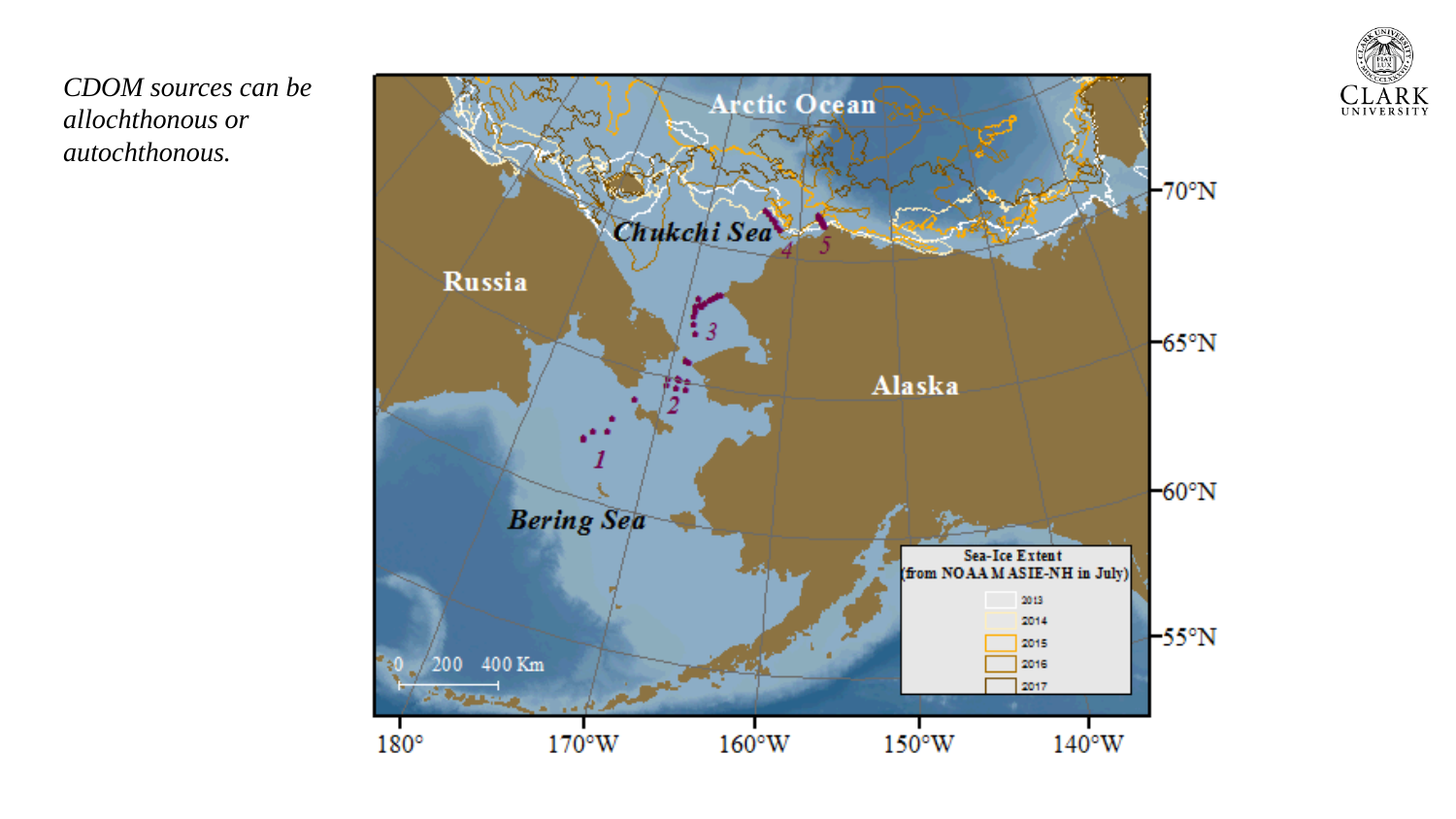

## Field observations for DBO 123

*Salinity (psu), temperature (ºC), and chlorophyll-a (chl-a)* Black markings indicate stations and their respective depths. Land is to the right.



Latitude

*How do these results compare to CDOM distribution from 2013 to 2017?*

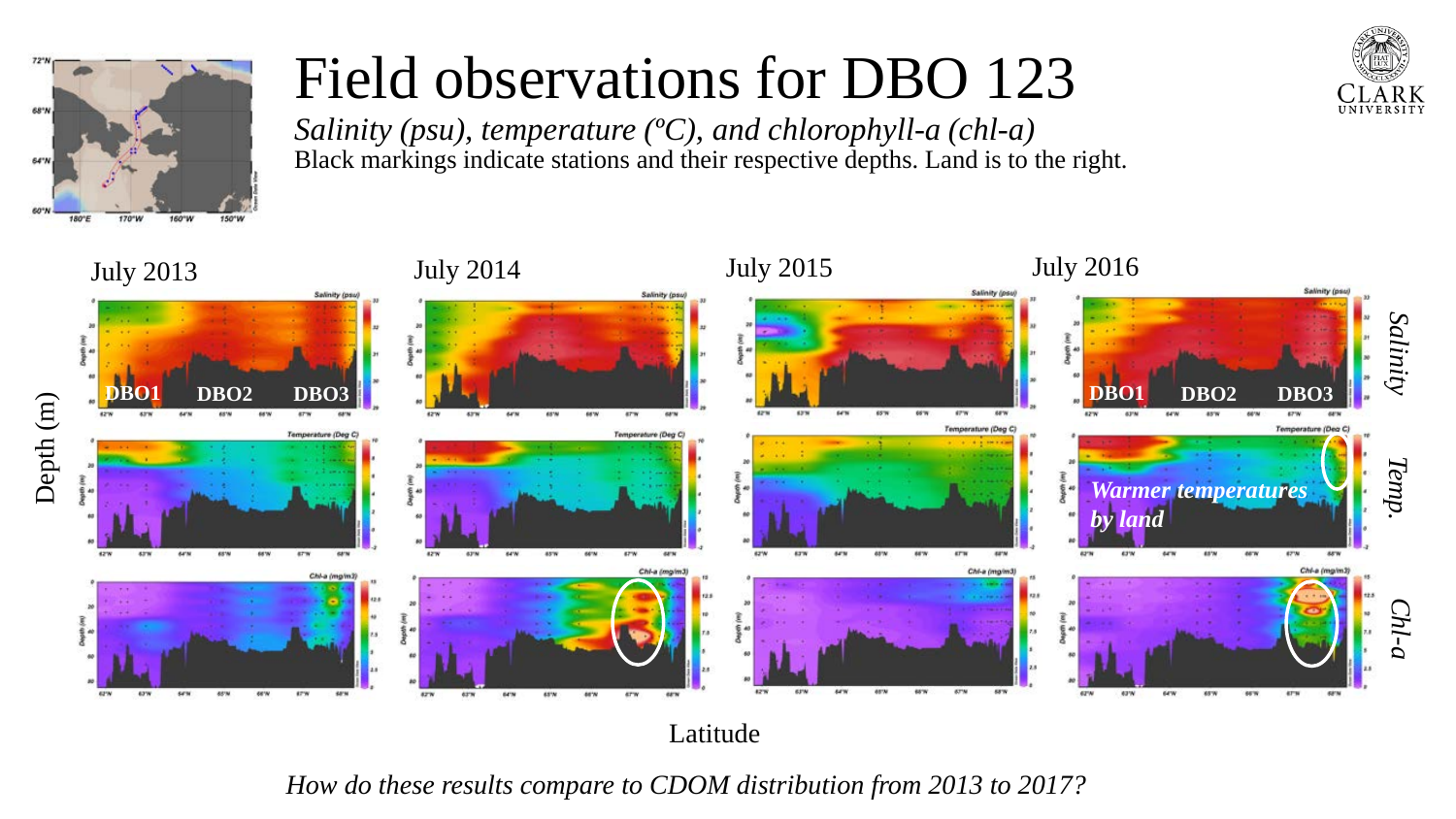

## Field observations for DBO 123



*Absorbance of CDOM 254 (m-1), 443 (m-1), and Slope of CDOM 275-295 nm* Black markings indicate stations and their respective depths. Land is to the right.



Latitude